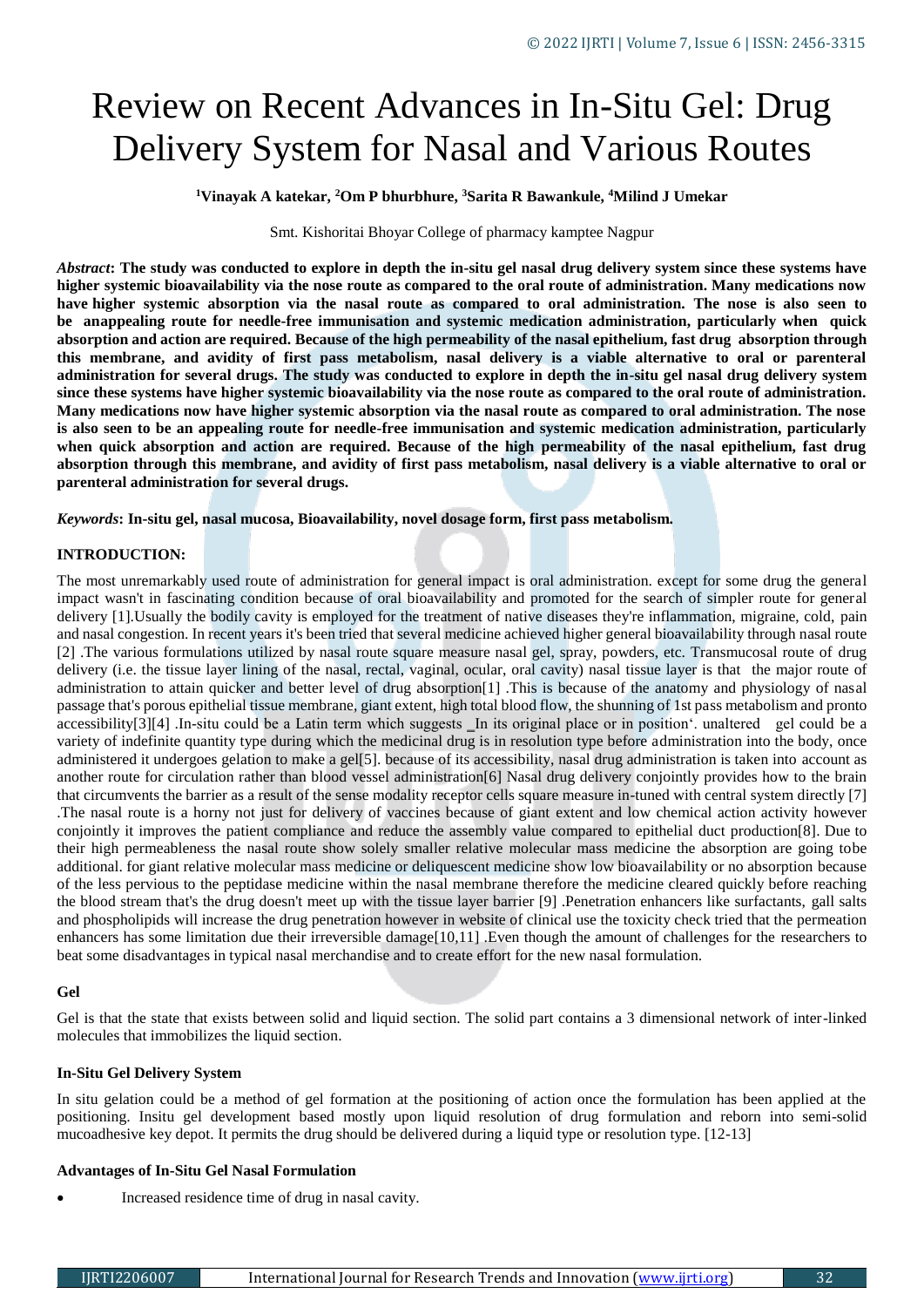- Decreased frequency of drug administration.
- Results in rapid absorption and onset of effect.
- Avoids degradation of drug in gastrointestinal tract resulting from acidic or enzymatic degradation.
- Low dose required.
- Minimized local and systemic side effects.
- Improved bio-ability of drug.
- Direct transport into systemic circulation and CNS, is possible.,
- Offers lower risk of overdose of CNS acting drug
- Improved patient compliance.[14-17]

#### **Properties of Nasal In-Situ Gel**

- It should be low viscous.
- It should be free flowing to allow for reproducible administration to the nasal cavity, as droplet mist or as a spray.
- Nasal in-situ gel should have long residence time.
- The nasal in-situ gel follows phase transition mechanism and to stand with the shear forces in the nasal cavity wall.[18]
- Advantages of nasal drug delivery
- Rapid drug absorption
- Non-invasive
- Easy administration
- Good bioavailability
- Improved patient compliance and convenience.
- Large surface area for drug absorption
- Rapid action
- Less side effects
- The nasal drug is used when the drug which are not suitable for oral route.
- Crosses blood brain barrier.
- First pass metabolism is avoided. [19]

#### **Disadvantages for nasal drug delivery:**

- Removal of drug is not possible in nasal cavity.
- Less number of drugs is given by nasal route.
- Nasal irritant drugs are not given through this route.
- Less than 25-200μl volume of drugs given by this route.
- Lower molecular weight drugs are only given by this route.
- Frequently use of this route causes mucosal damage.
- The drug absorption may cause allergic problems.

The reached amount of drug may vary in different regions (brain, spinal cord). Profile of an *ideal' drug candidate* fornasal delivery: [20]

 $\Box$ 

An ideal nasal drug candidate should possess the following attributes:

 Appropriate aqueous solubility to provide the desired dose in a 25–150 ml volume of formulation administration pernostril.

Appropriate nasal absorption properties.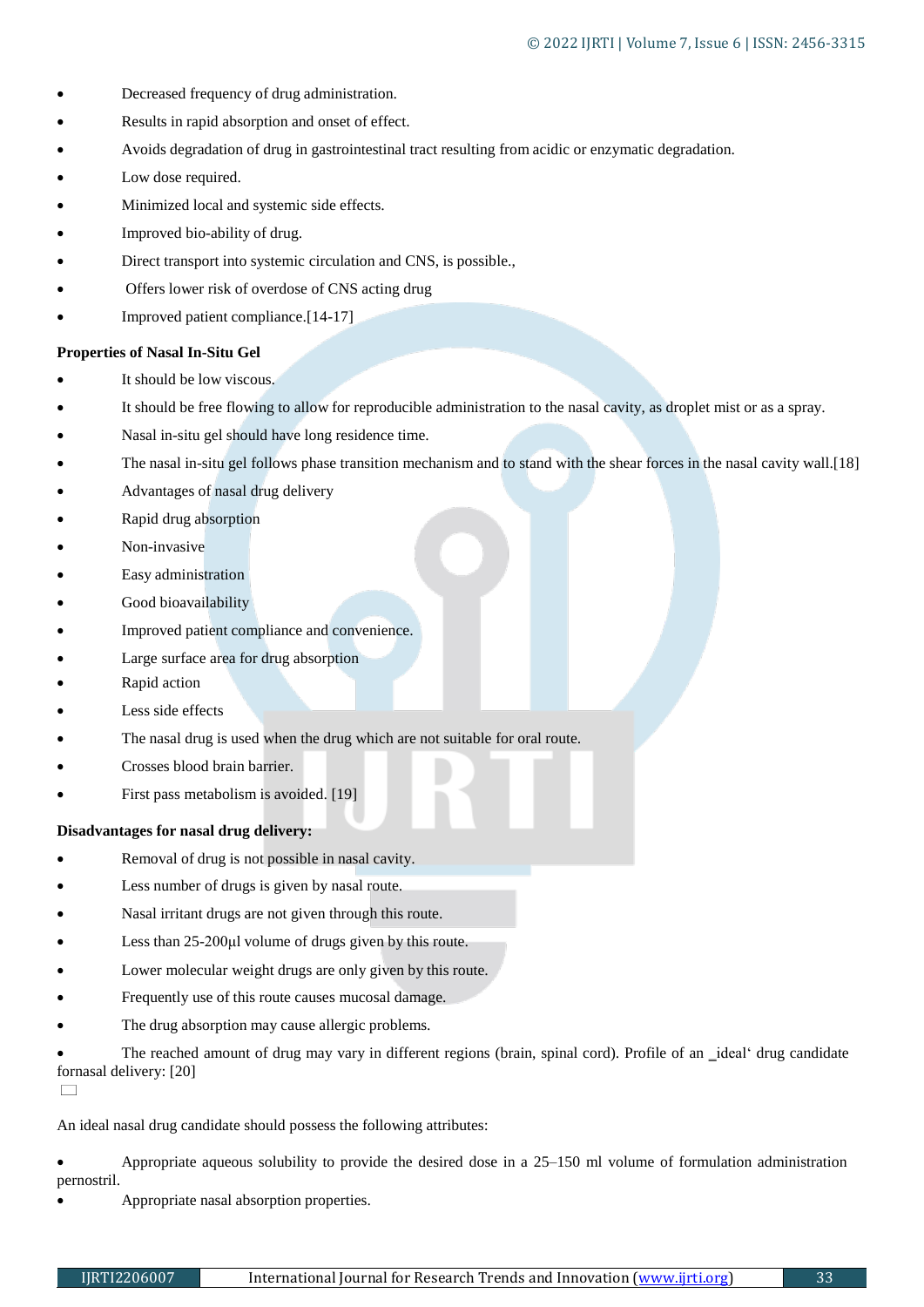- No nasal irritation from the drug.
- A suitable clinical rationale for nasal dosage forms, e.g. rapid onset of action.
- Low dose. Generally, below 25 mg per dose.
- No toxic nasal metabolites.
- No offensive odors/aroma associated with the drug.
- Suitable stability characteristics.

#### **Anatomy and Physiology of Nose.**



The nose is divided into two cavities by presence of septum between them and it extends posterior to the nasal pharynx. The surface area of nasal is about 150 cm2 and the volume of nasal cavity is approximately 15 ml. Nose has three regions they are vestibular, respiratory and olfactory .The most anterior part of the nasal cavity is vestibule; it opens through the nostril breathing and olfactory plays a major role of human nose in transportation of drugs to the brain. But for systemic drug delivery the respiratory region is important .The respiratory epithelium consists of basal cells, mucus containing goblet cells, ciliated columnarand non- ciliated columnar cells. These cells facilitate active transport processes such as exchange of water, ions between the cellsand cilia motility .The cilia are a hair like microvilli which is 300 in numbers. They provide large surface area for the drug absorption and the movement of cilia is like a wave and it helps to transport the particles to the pharynx for ingestion. Below the epithelium the blood vessels, nerves, serous glands, secretory glands are found. There is a presence of capillaries network whichis responsible for drug absorption. The epithelium covered by a mucus layer is renewed every 10 to 15 minutes. The pH of the mucus secretion ranges from 5.5 to 6.5 and for children it ranges from 5.0 to 6.7. The mucus layer entrapped the particles which are cleaned by the cilia and they cleared within 20 minutes.[21]

#### **Principle involved in in-situ gelling:**

The principle involved in in-situ gelling of nasal formulation is that the nasal fluid is absorbed by the nasal formulation after administration and forms gel in the nasal cavity. The formation of nasal gel avoids the foreign body sensation. The bioadhesive properties of the gels are used for maintaining contact between gel and mucosa. It acts as release controlling matrix and acts as sustained delivery system. Cilia present backwards help to remove the obstacle if there is any interference present in the propulsion phase. After the formation of gel, dissolution and mucociliary removal occurs. So there is no need to remove the dosage form after it has been depleted of drug. [22]

## **Blood Supply to Nasal Cavity:**

Nasal vasculature is richly supplied with blood to fulfill the basic functions of the nasal cavity such as heating and humidification, olfaction, mucociliary clearance and immunological functions. Blood supply comes from branches of both the internal and external carotid artery including branches of the facial artery and maxillary artery. The named arteries of the nose are,

•Sphenopalatine artery, a branch of maxillary artery.

•Anteriorethmoidal artery, a branch of ophthalmic artery.

Branches of the facial artery supplying the vestibule of the nasal cavity. The lamina propria in the nasal mucosa is rich in blood vessels. They differ from the vasculature in the tracheobronchial tree in three ways. First is venous sinusoid in the nose. Second is arteriovenous anastomosis in the nose. Third are the nasal vasculature shows cyclical changes of congestion giving rise to the nasal cycle. Porosity of the endothelial basement membrane has been described as a characteristic of nasal blood vessels. The capillaries just below the surface epithelium and surrounding the glands are well suited for rapid movement of fluid through the vascular wall.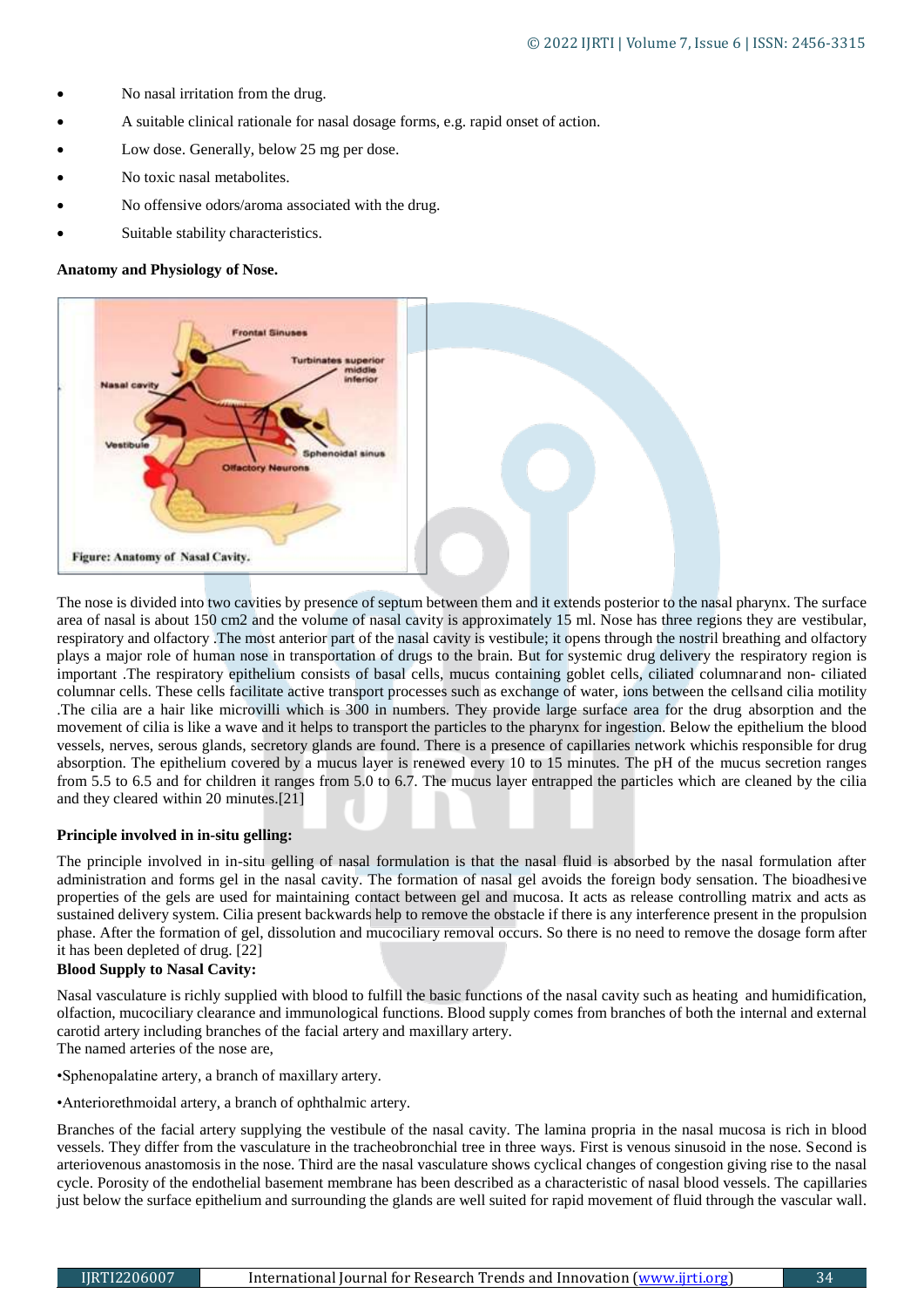# [23] **In-situ gel formulation:**

There are many mechanisms for formulating in-situ gels are discussed as follows:

## **Stimuli response in situ gelling system:**

Thermally triggered system: Under this mechanism, in-situ gel is formed by using polymer that changes from solution to gel by changing physiological temperature of the body. When the temperature increases the biomaterials used to form in- situ gel leads to transition from sol to gel and produce in- situ gel. pH triggered systems: In-situ gel is also prepared by changing pH of the gel based on physiological stimuli and here pH sensitive polymers were used. If the polymer contains weakly acidic groups the swelling of hydro gel increases as the external pH increasesbut it decreases if the polymer contains weakly basic groups.

Osmotically induced in situ gelling system: In this method, gelling of the instilled solution is triggered by change in the ionic strength. The rate of gelation is depends on the osmotic gradient across the surface of the gel. The aqueous polymer solution forms a clear gel in the presence as the mono or divalent cations. The polymers are induced gelation are gellan gum, hyaluronic acid and alginates etc.

## **Chemically induced in situ gel system**:

Ionic cross linking: Some ion sensitive to polysaccharides such as carrageenan, Gellan gum, pectin, sodium alginate undergo phase transition in the presence of various ions such as  $K^+$ , Ca2+, Mg2+, Na+. These polysaccharides fall into the class of ion- sensitive ones

Enzymatic cross linking In situ: formation catalyzed by natural enzymes has not been investigated widely but seems to have some advantages over chemical and photochemical approaches. For example, an enzymatic process operates efficiently under physiological conditions without need for potentially harmful chemicals such as monomers and initiators.

Photo-polymerization: In situ photo-polymerization has been used in biomedical applications for over more than decade. A solution of monomers or reactive macromere and initiator can be injected into a tissues site and the application of electromagneticradiation used to form gel. Acrylate or similar polymerizable functional groups are typically used as the polymerizable groups on theindividual monomers and macromere because they rapidly undergo photo polymerization in the presence of suitable photo initiator. Photopolymerizable systems when introduced to the desired site via injection get photo cured in situ with the help of fiber optic cables and then release the drug for prolonged period of time.[24,25]

## **Mechanism of nasal drug delivery:**

The first step involved in the absorption of drug in nasal cavity is crossing the mucus membrane, because small, uncharged particles were passing through the mucus easily. But charged large molecule does not pass easily through the mucus membrane. The protein present in the mucus layer is Mucin, which binds with the solutes that delays the diffusion and structural changes in the mucus layer are also possible because of environmental changes (i.e. pH, temperature, etc.) [26].During the drug passage in mucus there are several mechanisms for absorption n across the mucosa thus includes simple diffusion, Para cellular transport between cell and transcytosis by vesicle carriers. The restrictions to the drug absorption are essential for metabolism before reaching the systemic circulation and limited residence time in the cavity. Several mechanisms have been proposed but the following two mechanisms have been considered predominantly. The first mechanism is known as paracellular route which involves an aqueous route for transportation. This is slow and passive route. There is log-log correlation between intranasal absorption and the molecular weight of water-soluble compounds. The drugs with a molecular weight greater than 1000 Daltons are having poor bioavailability[27] .The second mechanism is known as trans cellular route which involves transportation throughthe lipoid route and it is responsible for the transport of lipophilic drugs that show a rate dependency on their lipophilicity. The drugs cross the cell membrane by active transport through carrier mediated or opening of tight junctions [28]

## **Factors Affecting Nasal Drug Absorption:**

Factors influencing absorption are related to nasal physiology, physicochemical characteristics of drugs and formulation aspects.

## **Biological Factors:**

- Structural features
- Biochemical changes
- Physiological factors
- Blood flow
- Nasal secretions
- pH of the nasal cavity
- Mucociliary clearance and ciliary beat frequency
- Pathological conditions
- Environmental factors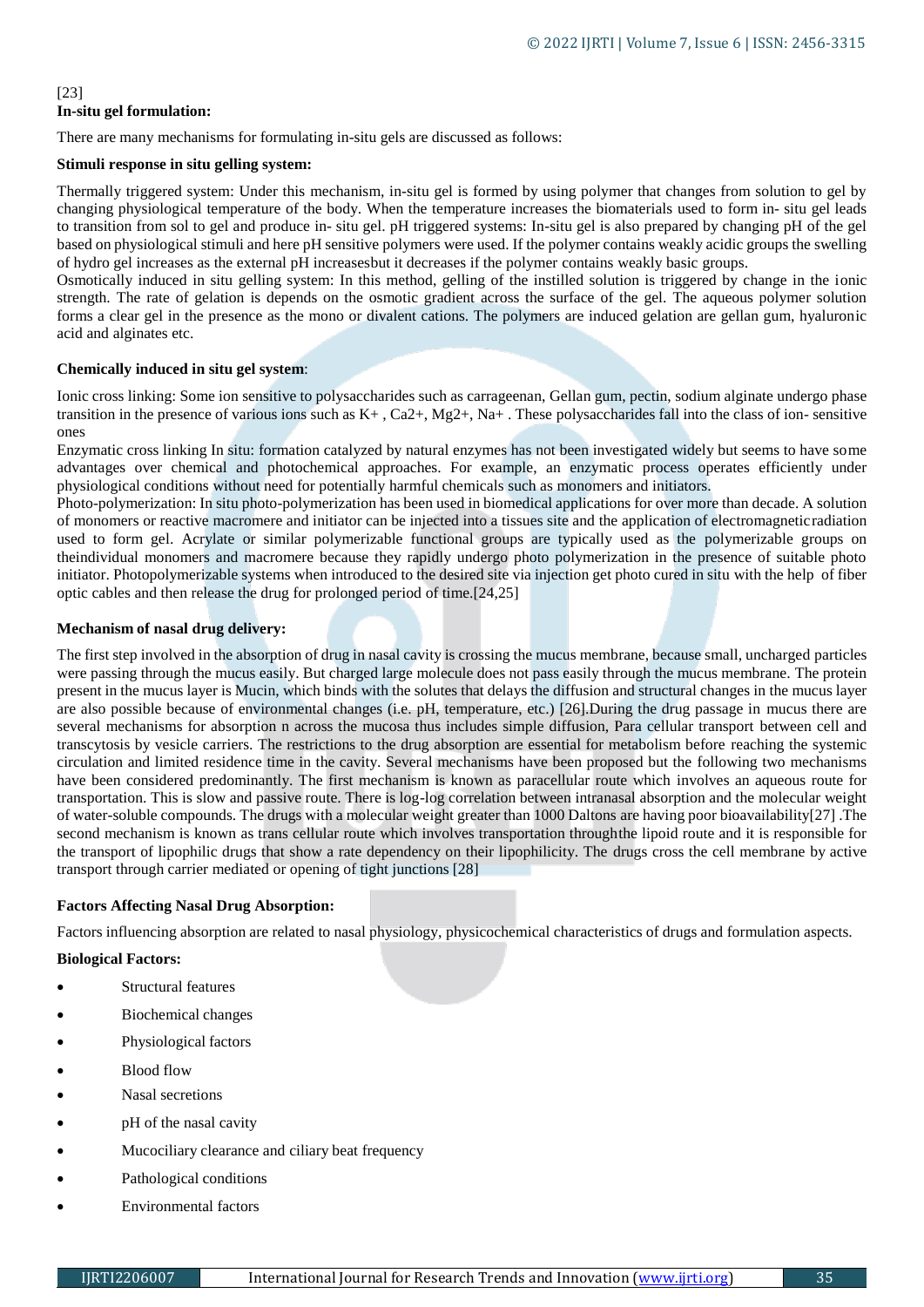- Temperature
- Humidity

# **Physicochemical Properties of Drugs:**

- Molecular weight
- Size
- Solubility
- Lipophilicity
- pKa and Partition coefficient

# **Physicochemical Properties of Formulation:**

- Dosage form
- Viscosity
- pH and mucosal irritancy
- Device Related Factors:
- Particle size of the droplet/powder
- Size and pattern of disposion.[29,30]

## **Evaluation of In situ Gel:**

In situ gels may be evaluated and characterized for the following parameters,

## **Clarity:**

The clarity of formulated solution was determined by visual inspection under black and white background.

## **Texture Analysis:**

The firmness, consistency and cohesiveness of formulation are assessed using texture analyzer which mainly indicates the syringe ability of sol so the formulation can be easily administered in vivo. Gelation Point:

It is temperature at which the liquid phase makes a transition to gel. A gelation temperature range suitable for thermoreversible nasal gel would be 30 to 36°C. Gelation point was considered as the temperature where formulations would not flow when test tubes were tilted to 90° angle as the temperature was gradually increased. **pH of the Gels**:

## The pH of each batch was measured using pH meter which was calibrated using buffers of pH 4 and pH 8 before the measurements. **Content Uniformity:**

Weighed amount of the formulation was dissolved in medium and after suitable dilution the absorbance was measured using UV/visible spectrophotometer. The amount of the drug present in the formulation was calculated by measuring the absorbance of a standard solution of known concentration of drug prepared in distilled water.

## **Rheological Studies:**

Viscosity of the prepared formulations was measured by using Brookfield Viscometer. The gel under study was placed in the small sample holder and the spindle was lowered perpendicularly into it. The spindle was rotated at varying speeds and the suitable speed was selected.

# **Gel Strength:**

This parameter can be evaluated using a Rheometer. Depending on the mechanism of the gelling of gelling agent used, a specified amount of gel is prepared in a beaker from the sol form. This gel containing beaker is raised at a certain rate so pushing a probe slowly through the gel. The changes in the load on the probe can be measured as a function of depth of immersion of the probe below the gel surface.

## **Measurement of Gel Strength:**

Formulated gels were placed in the test tubes and gelled in a thermostat at 37°C. The apparatus for measuring gel strength was then placed onto the in situ gel. The time taken by the apparatus to sink to a depth of 5 cm through the prepared gel was measured for each formulation. Weights that detached the two vials using the following equation, Detachment stress (dynes  $\rm/cm2$ ) = mg  $\rm/A$  where m is the weight added to balance in grams, g is the acceleration due to gravity taken as 980 cm/sec2 , A is the area of the tissue exposed and is equal to  $\pi r^2$  (r is the radius of the circular hole in the aluminium cap).

# **In vitro Nasal Diffusion Cell:**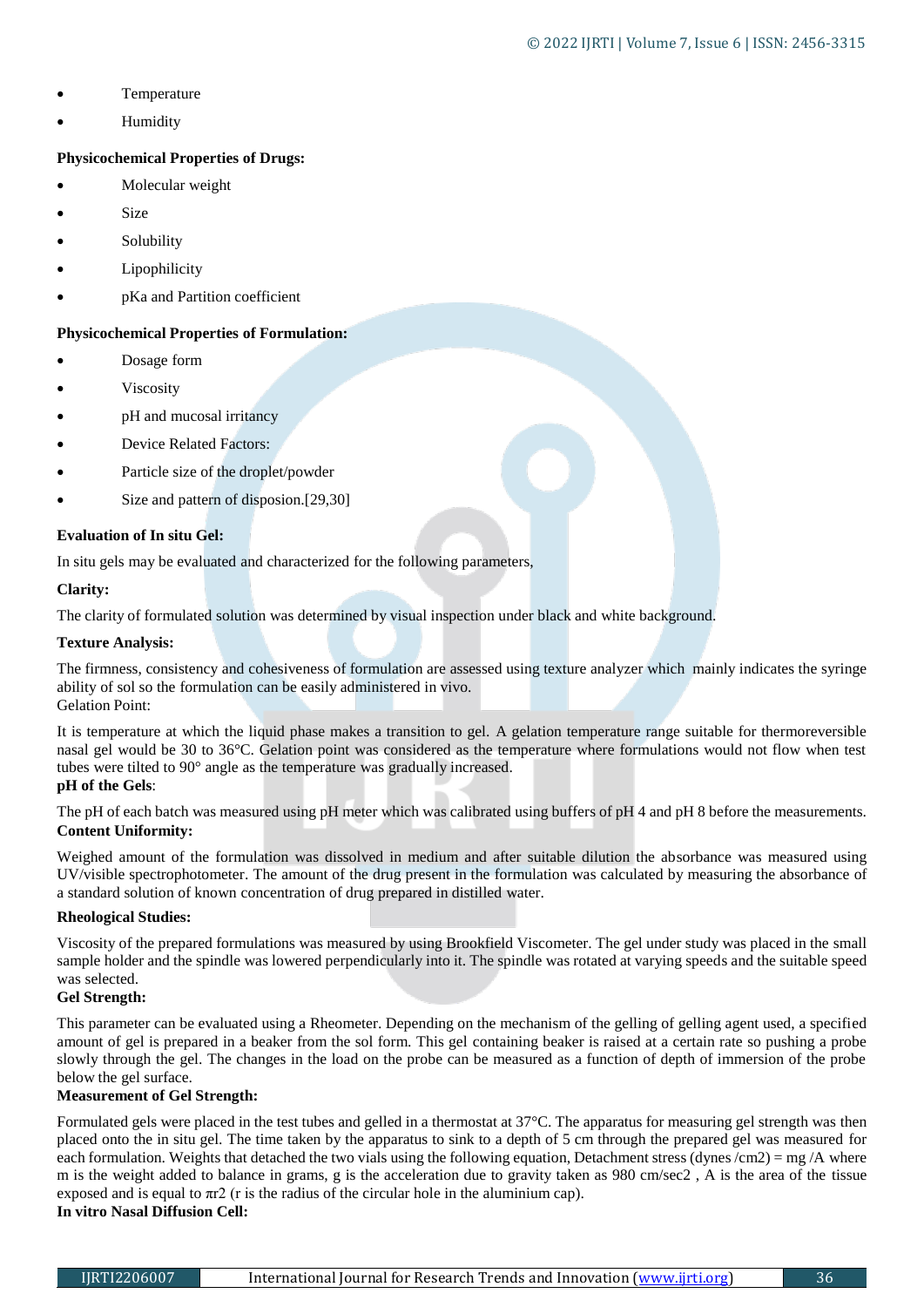The nasal diffusion cell was fabricated in glass. Drug release from gel was tested with nasal diffusion cell using dialysis membrane (mol.wt.12, 000-14,000 kDa) with permeation area of 0.785 cm2 .20ml of diffusion medium was added to the acceptorchamber. Gel containing drug equivalent to its dose was placed in donor compartment. At predetermined time points, 1ml sample was withdrawn from the acceptor compartment replacing the sampled volume with diffusion medium after each sampling. The samples were suitably diluted and measured spectrophotometrically. The concentration of drug was determined from a previously constructed calibration curve.

#### **Fourier Transform Infrared Spectroscopy and Thermal Analysis:**

During gelation process the nature of interacting forces can be evaluated using this technique by employing KBr pellet method. Thermogravimetric analysis can be conducted for in situ forming polymeric systems to quantitate the percentage of water in hydrogel. DSC is used to observe if there are any changes in thermograms as compared with the pure ingredients used thus indicating the interactions. [31,32,33]

## **Recent Advances in the Development of In Situ Gelling Drug Delivery Systems for Non-Parenteral Administration Routes: 1. Ocular Route**



Figure: Drug–resin thermo-sensitive in situ gelling system for ophthalmic use: After instillation, an increase in temperature is responsible for the transition of the polymeric liquid formulation loaded with brinzolamide (BZ) into a mucoadhesive gel layer on the ocular surface. The graph represents the concentration–time profiles of BZ in the rabbit aqueous humor: BZ amount in the aqueous humor is significantly higher when BZ is instilled as drug–resin in situ gel than as eye drops. Such results demonstrate that the drug–resin in situ gel is responsible for a higher BZ absorption into the eye: the formation of a gel in the conjunctival cul- desac guarantees a prolonged residence time in the pre-corneal area and provides sustained BZ release[34-42]

## **2. Nasal route:**

| Chicksweather<br>In situ gelling solid innert<br>haved on a polythectrolyte complex. | Untake at nasal flutch    | <b>Insert swelling, gel formation</b><br>and sustained drug release |
|--------------------------------------------------------------------------------------|---------------------------|---------------------------------------------------------------------|
| (C.S.C.G.)                                                                           | <b>SEAR DAY: THE SEAR</b> | 2223 25492 23                                                       |
| <b>Nasal mucosa</b>                                                                  |                           |                                                                     |

Figure: In situ gelation of a solid nasal insert loaded with ondansetron hydrochloride, prepared by freeze-drying of an aqueous polymeric solution consisting of chitosan (CS) and gellan gum (GG); (a) scanning electron micrograph of the freeze-dried insert (Adapted from [56], ELSEVIER, 2016). Upon contact with the nasal mucosa, the porous structure of the insert allows rapid hydration of the cross-linked polymeric matrix and the consequent formation of a gel that guarantees a controlled drug release (Adapted with permission from [47], ELSEVIER, 2016). [43-57]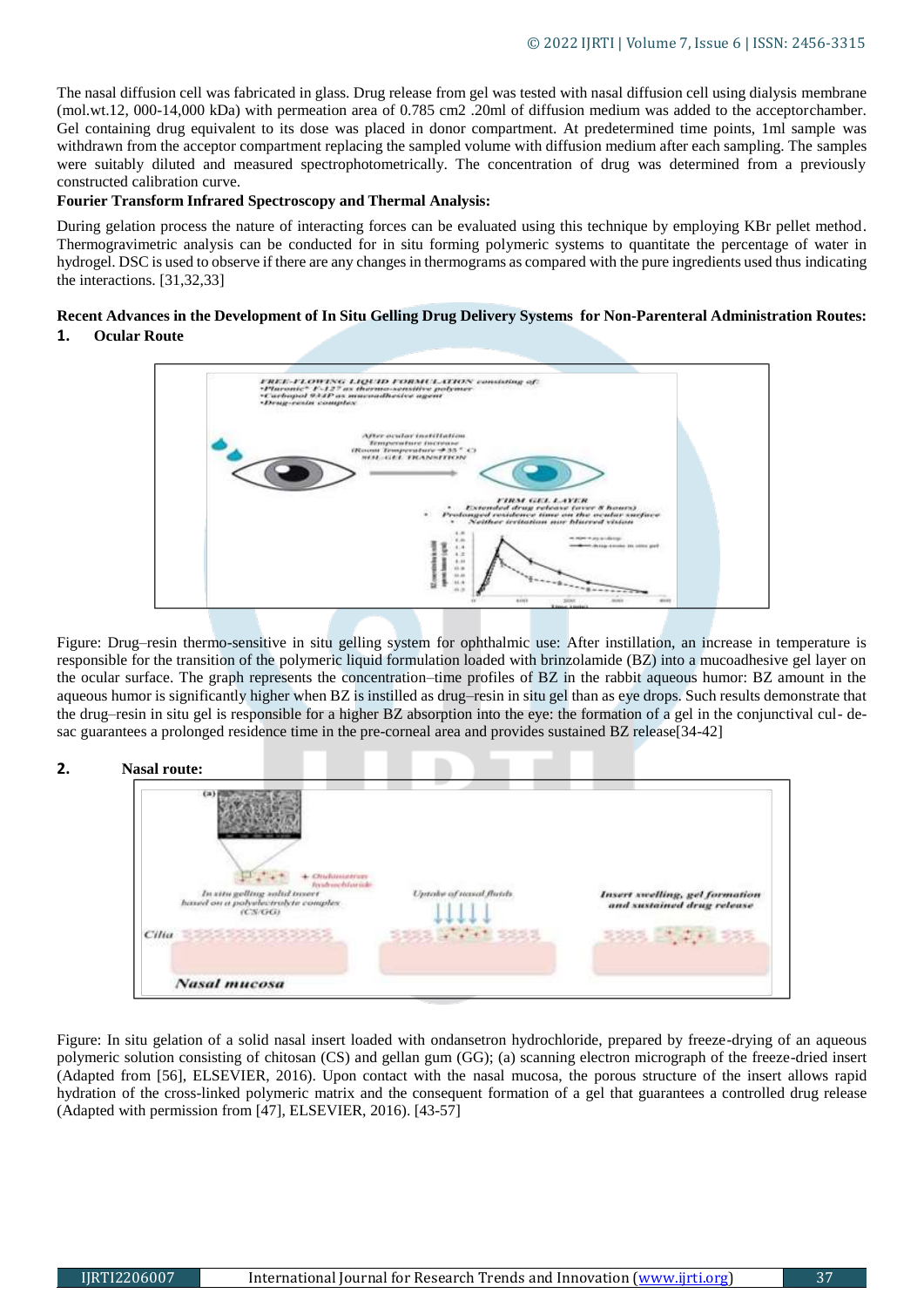#### **3. Buccal Route**



Figure: Schematic representation of the preparation method and the application of lyophilized wafers for the local delivery of econazole nitrate in the treatment of oral candidiasis: Low-methyl-ester-amidated pectin (LMAP) is able to gel upon contact with saliva ions, while carboxymethylcellulose (CMC) ensures mucoadhesive properties. In the attempt to optimize the formulation, a DoE (Design of Experiments) approach was used to individuate the factors whose variation could influence the wafer performance in terms of mucoadhesive strength (response Y1), % drug released at 10 min (response Y2) and in situ residence time (response Y3). In a screening design, the authors selected LMAP amidation degree, LMAP and CMC concentrations as the critical independent variables. The variation of LMAP amidation degree (A1–A2) did not influence any of the considered response, while an increase in both LMAP (B1–B4) and CMC (C1–C4) concentrations significantly increased the responses Y1 and Y3. A central composite design was then considered with the aim of optimizing the formulation (Adapted with permission from [63], ELSEVIER,2015. [57-63]



Fig: Rationale for the use of thermo-sensitive in situ gelling system for topical intra-pocket delivery of anti-inflammatory and/or antimicrobial compounds in the treatment of periodontitis.[62]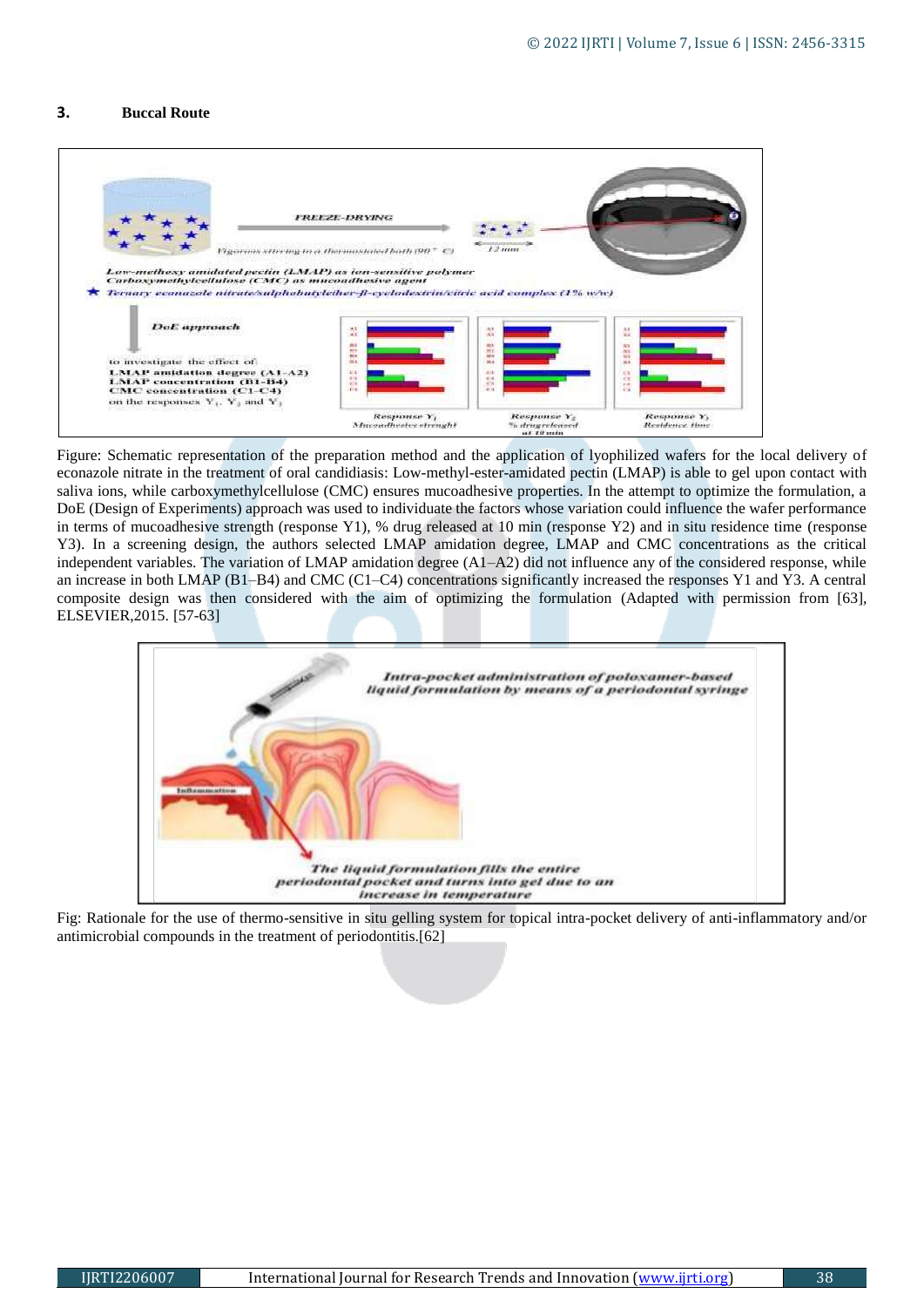#### **4. Vaginal Route**



Figure. Rationale for the development of a vaginal formulation intended for the treatment of candidosis recurrences: An increase in temperature (from room to body temperature) is responsible for the transition of a polymeric solution loaded with Lactobacillus gasseri into a mucoadhesive gel after vaginal administration [64-73]



Figure: Schematic representation of the management procedure for the treatment of bladder cancer; it involves the surgical transurethral resection, followed by the intravesical instillation of chemotherapeutic-loaded floating in situ gel, using P407 as thermo-reversible agent. The strategy proposed by Lin and co-workers aimed to avoid the obstruction of the urinary tract (Adapted with permission from [82] [74-82]

#### **Conclusion:**

Although nasal medication delivery systems provide a variety of formulations such as solution, spray, and powder, nasal gel preparations have proven to be more successful in terms of enhanced residence duration, higher bioavailability, and rapid beginning of action. According to the table, the impact of the polymer employed in formulation offers adequate gelation, but drug release decreases with greater polymer content and drug loading. The most often utilised permeation enhancer in nasal gel preparation is beta cyclodextrin. Additives used in nasal gel preparation are also very important because they provide the safety offormulations by preventing microbial attack with preservatives, increasing solubility with solubilizing agents, preventing dryness with humectants, reducing the risk of oxidation with antioxidants, and improving the taste.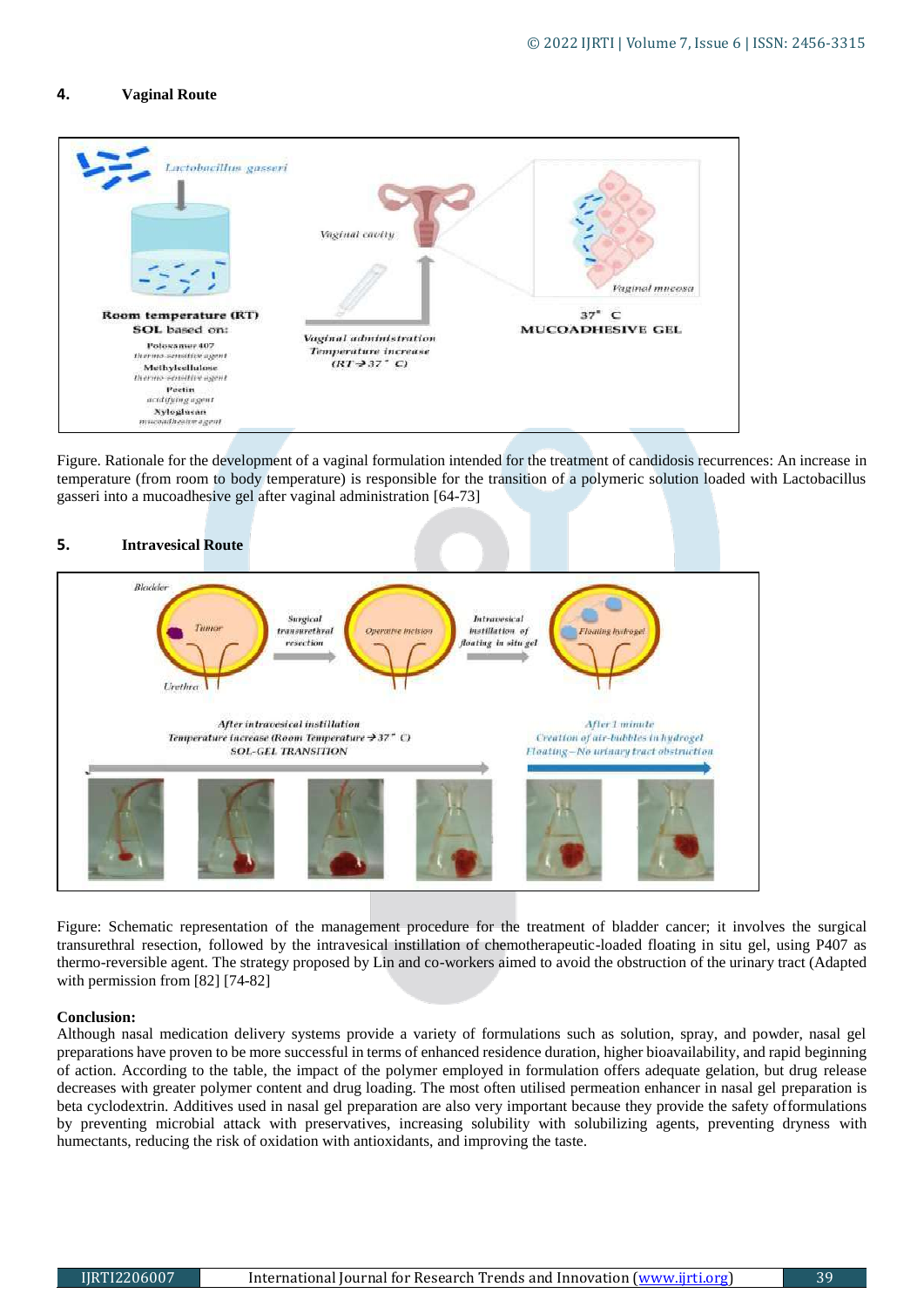#### **REFERENCES:**

[1] Dhakar R.C, Sheo D.M, Vijay Tilak K, Gupta A.K, A Review On Factor Affecting The Design Of Nasal Drug Delivery System, International Journal of Drug Delivery,2011; Vol-3:194-208. 2

[2] Gavini E, Hegge A.B, Rassu G, et al. Nasal administration of carbamazepine using chitosan microspheres: In vitro/in vivo studies. Int. J Pharm. 2006, 307: 9-15.

[3] Singh A. R, Singh A, Stheeshmadhav N.V., Nasal Cavity ;A Promising Transmucosal Platform For Drug Delivery And Research Approach From Nasal To Brain Targeting ,Journal Drug delivery And Technology, 2012;2(3) : 22-23.

[4] Mainardes R.M, Cocenza urban M.C, Cinto P.O, et al. Liposomes and micro/nanoparticles as colloidal carriers for nasal drug delivery, Current Drug Delivery 2006, 3: 275-285.

[5] Devi D.R, Abhirami M, Brindha R, Gomathi S, Vedha HBN. In- situ gelling system potential tool for improving therapeutic effects of drugs. International Journal of Pharmacy and Pharmaceutical Sciences. 2013; 5(3): 27-30.

[6] Suresh S, Bhaskaran S. Nasal drug Delivery: an overview. International Journal Pharmaceutical Science 2003, 65: 19- 25.

[7] Wang X, Chi N, Tang X. Preparation of estradiol chitosan nanoparticles for improving nasal absorption and brain targeting, Eurpean Journal of Pharmacy and Biopharm. 2008, 70: 735-740.

[8] Kang M.L, Jiang H, Kang S.G, et al. Pluronic F127 enhances the effect as an adjuvant of chitosan microspheres in theintranasal delivery of Bordetellabronchiseptica antigens containing dermonecrotoxin. Vaccine. 2007, 25: 4602–4610.

[9] Ugwoke. M.I, Verbeke N, Kinget R. The biopharmaceutical aspects of nasal mucoadhesive drug delivery, Journal ofPharmacy and Pharmacology. 2001, 53:3-22.

[10] Kim K.H, Development of an ethyl laurate based micro emulsion for rapid-onset intranasal delivery of diazepam,International Journal of Pharmacy 2002, 237: 77-85.

[11] Illum L, Fisher A.N, Jabbal-Gill I, et al. Bioadhesive starch microspheres and absorption enhancing agents act synergistically to enhance the nasal absorption of polypeptides. International Journal of Pharmacy, 2001, 222: 109-119

[12] Chien YW, Su KS, Chang SF, (1989) . A text book of Anatomy and physiology of the nose. In Nasal Systemic DrugDelivery: Drugs and the Pharmaceutical Sciences. New York: Marcel Dekker; p.1–26.

[13] Bechgaard E, Anninielsen . (1982). BioPharma and Drug Dispos . 3: 337-344.

[14] Tahani.H, Faham EL. (1994). J Control Rel. 32:279-283.

[15] Cho E, Gwak H et al. (2008). Int J Pharm . 349: 101-107.[16] Dondeti P, Zia H. (1996). Int. J. Pharm. 127: 115-133.

[17] Mehta MR, Surve SA et al. (2010). Ind J Pharm Sci. 59: 153- 180.

[18] Talasahaz AHH, Ali A. (2008). J Appl Polym Sci.109: 2369- 2374.

[19] Swamy N. G , Abbas Z, Mucoadhesive in-situ gels as nasal drug delivery systems: an overview, Asian Journal ofPharmaceutical Sciences. 2012; 7 (3):168- 180.

[20] Pagar S. A, Shinkar D.M., Saudagar R.B., ―A Review on Intranasal Drug Delivery System‖, Journal of AdvancedPharmacy Education & Research, 2013, 3(4), 333-346.

[21] Karpagavalli. L, Senthilnathan. B, Maheswaran. M and Narayanan. N ,International Journal of Pharmacy And Pharmaceutical Research,2015, 4(1),113-128

[22] Kant A, Reddy S, Shankraiah M.M, Vankatesh. J.S, Nagesh. C, In Situ Gelling System-An Overview,

Pharmacologyonline, 2011; 2: 28-44.

[23] Arora P, Sharma S, Garg S. Permeability issues in nasal drug delivery, Drug Discovery today. 2002; 7(18): 967-75.

[24] Saudagar. R.B, Badhe .K. P, Review on in Situ Gel-Novel Approach for Nasal Delivery ,International Journal ofUniversal Pharmacy and Bio Sciences, 2016, Vol 5(3),83-101.

[25] Nirmal H.B, Bakliwal S.R, Pawar S.P. In-Situ gel: New trends in Controlled and Sustained Drug Delivery System,

International Journal of Pharm Tech Research. 2010, 2:1398-1408

[26] Jadhav. K R, Gambhire M. N, Shaik I.M, Kadam. V.J, Pisal. S .S, Nasal Drug Delivery System-Factor Affecting AndApplication, Current Drug Therapy, 2007; 2:27-38

[27] Rahi .S, Sharma, Garg. G, Salim. S, Review on Nasal Drug Delivery System with Recent Advancement,

InternationalJournal of Pharmaceutical Science 2011; 3(2): 1-5.

[28] Singh. S, Kanupriya. S.L, Kumar. H, Intranasal Thermoreversible Mucoadhesive Gels: A Review, International Journalof Pharmacy, 2012; 2(3):548-556

[29] Kumar G.P, Kiran.S, Strategies and Prospectus of Nasal Drug Delivery System, International Journal of PharmaceuticalScience and Research, 2012; 2(1):33-41.

[30] Jadhav K.R, Gambhire M.N, Shaikhl M, Kadam V.J, Pisal S.S. Nasal drug delivery system: Factors affecting andapplications. Current Drug Therapy, 2007; 2(1): 27-38.

[31] Hickey A.J, and Burgess D.J, Microsphere technology and applications, In: Swarbrick J, and Bolylan J.C,

Encyclopediaof Pharmaceutical Technology, 3rd Eddition USA. Informtion healthcare, 2007; 2328-338.

[32] Benita S, Microencapsulation methods and industrial applications, New York, Marcel Dekker Inc, 1996; 35-71.

[33] Agrawal V.A, Pratapwar A.S, Chiddarwar A.P. Formulation development and evaluation of mucoadhesive in-situ gelling system for nasal administration of metoclopramide hcl. International Journal of Drug Formulation and Research. 2011; 2(3): 240- 261

[34] Chou, S.F.; Luo, L.J.; Lai, J.Y.; Ma, D.H.K. On the Importance of Bloom Number of Gelatin to the Development of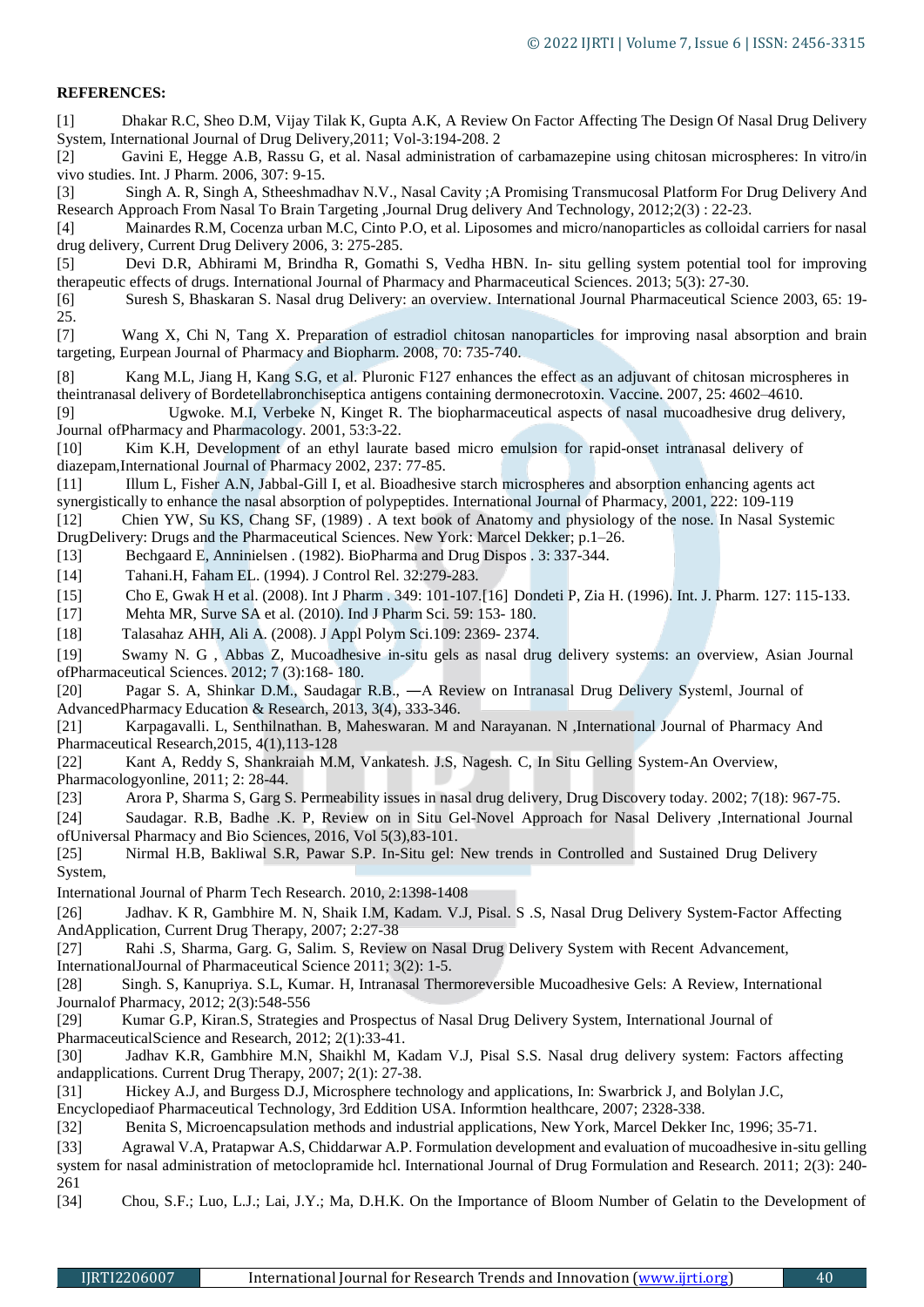Biodegradable in Situ Gelling Copolymers for Intracameral Drug Delivery. Int. J. Pharm. 2016, 511, 30–43.

[35] Lai, J.Y.; Luo, L.J. Antioxidant Gallic Acid-Functionalized Biodegradable in Situ Gelling Copolymers for Cytoprotective Antiglaucoma Drug Delivery Systems. Biomacromolecules 2015, 16, 2950–2963.

[36] Lai, J.Y.; Luo, L.J. Chitosan-g-poly(N-isopropylacrylamide) Copolymers as Delivery Carriers for Intracameral Pilocarpine Administration. Eur. J. Pharm. Biopharm. 2017, 113, 140–148.

[37] Li, J.; Liu, H.; Liu, L.; Cai, C.; Xin, H.; Liu, W. Design and Evaluation of a Brinzolamide Drug-Resin in Situ Thermosensitive Gelling System for Sustained Ophthalmic Drug Delivery. Chem. Pharm. Bull. 2014, 62, 1000–100.

[38] Huang,W.; Zhang, N.; Hua, H.; Liu, T.; Tang, Y.; Fu, L.; Yang, Y.; Ma, X.; Zhao, Y. Preparation, Pharmacokinetics and Pharmacodynamics of Ophthalmic Thermosensitive in Situ Hydrogel of Betaxolol Hydrochloride. Biomed. Pharmacother. 2016, 83, 107–113.

[39] Morsi, N.; Ibrahim, M.; Refai, H.; El Sorogy, H. Nanoemulsion-based Electrolyte Triggered in Situ Gel for Ocular Delivery of Acetazolamide. Eur. J. Pharm. Sci. 2017, 104, 302–314.

[40] Sun, J.; Zhou, Z. A Novel Ocular Delivery of Brinzolamide Based on Gellan Gum: In Vitro and in Vivo Evaluation. Drug Des. Dev. Ther. 2018, 12, 383–389.

[41] Bhalerao, H.; Koteshwara, K.B.; Chandran, S. Brinzolamide Dimethyl Sulfoxide In Situ Gelling Ophthalmic Solution: Formulation Optimisation and In Vitro and In Vivo Evaluation. AAPS PharmSciTech 2020, 21, 69.

[42] Agibayeva, L.E.; Kaldybekov, D.B.; Porfiryeva, N.N.; Garipova, V.R.; Mangazbayeva, R.A.; Moustafine, R.I.; Semina, I.I.; Mun, G.A.; Kudaibergenov, S.E.; Khutoryanskiy, V.V. Gellan Gum and Its Methacrylated Derivatives as in Situ Gelling Mucoadhesive Formulations of Pilocarpine: In Vitro and in Vivo Studies. Int. J. Pharm. 2020, 577, 119093.

[43] Cao, S.L.; Ren, X.W.; Zhang, Q.Z.; Chen, E.; Xu, F.; Chen, J.; Liu, L.C.; Jiang, X.G. In situ gel based on gellan gum as new carrier for nasal administration of mometasone furoate. Int. J. Pharm. 2009, 365, 109–115.

[44] Niži´c, L.; Ugrina, I.; Špoljari´c, D.; Saršon, V.; Kuˇcuk, M.S.; Pepi´c, I.; Hafner, A. Innovative sprayable in situ gelling fluticasone suspension: Development and optimization of nasal deposition. Int. J. Pharm. 2019, 563, 445–456.

[45] Dukovski, B.J.; Planti´c, I.; Cunˇci´c, I.; Krtali´c, I.; Jureti´c, M.; Pepi´c, I.; Lovri´c, J.; Hafner, A. Lipid ˇ /alginate nanoparticle-loaded in situ gelling system tailored for dexamethasone nasal delivery. Int. J. Pharm. 2017, 533, 480–487.

[46] Altunta¸s, E.; Yener, G. Formulation and Evaluation of Thermoreversible In Situ Nasal Gels Containing Mometasone Furoate for Allergic Rhinitis. AAPS PharmSciTech 2017, 18, 2673–2682.

[47] Pandey, P.; Cabot, P.J.; Wallwork, B.; Panizza, B.J.; Parekh, H.S. Formulation, functional evaluation and ex vivo performance of thermoresponsive soluble gels—A platform for therapeutic delivery to mucosal sinus tissue. Eur. J. Pharm. Sci. 2017, 96, 499–507.

[48] Gholizadeh, H.; Messerotti, E.; Pozzoli, M.; Cheng, S.; Traini, D.; Young, P.; Kourmatzis, A.; Caramella, C.; Ong, H.X. Application of a Thermosensitive In Situ Gel of Chitosan-Based Nasal Spray Loaded with Tranexamic Acid forLocalised Treatment of Nasal Wounds. AAPS PharmSciTech 2019, 20, 299.

[49] Zaki, N.M.; Awad, G.A.; Mortada, N.D.; Abd Elhady, S.S. Enhanced bioavailability of metoclopramide HCl by intranasal administration of a mucoadhesive in situ gel with modulated rheological and mucociliary transport properties. Eur. J. Pharm. Sci. 2007, 32, 296–307.

[50] Sonje, A.G.; Mahajan, H.S. Nasal inserts containing ondansetron hydrochloride based on Chitosan-gellan gum polyelectrolyte complex: In vitro-in vivo studies. Mater. Sci. Eng. C Mater. Biol. Appl. 2016, 64, 329–335.

[51] Luppi, B.; Bigucci, F.; Abruzzo, A.; Corace, G.; Cerchiara, T.; Zecchi, V. Freeze-dried chitosan/pectin nasal inserts for antipsychotic drug delivery. Eur. J. Pharm. Biopharm. 2010, 75, 381–387.

[52] Majithiya, R.J.; Ghosh, P.K.; Umrethia, M.L.; Murthy, R.S.R. Thermoreversible-mucoadhesive gel for nasal delivery of sumatriptan. AAPS PharmSciTech 2006, 7, E80–E86.

[53] Kempwade, A.; Taranalli, A. Formulation and evaluation of thermoreversible, mucoadhesive in situ intranasal gel of rizatriptan benzoate. J. Sol. Gel Sci. Technol. 2014, 72, 43–48.

[54] Kumar, A.; Garg, T.; Sarma, G.S.; Rath, G.; Goyal, A.K. Optimization of combinational intranasal drug delivery system for the management of migraine by using statistical design. Eur. J. Pharm. Sci. 2015, 70, 140–151.

[55] Shelke, S.; Shahi, S.; Jalalpure, S.; Dhamecha, D.; Shengule, S. Formulation and evaluation of thermoreversible mucoadhesive in-situ gel for intranasal delivery of naratriptan hydrochloride. J. Drug Deliv. Sci. Technol. 2015, 29, 238–244.

[56] Wavikar, P.; Pai, R.; Vavia, P. Nose to Brain Delivery of Rivastigmine by In Situ Gelling Cationic Nanostructured Lipid Carriers: Enhanced Brain Distribution and Pharmacodynamics. J. Pharm. Sci. 2017, 106, 3613–3622.

[57] Ved, P.M.; Kim, K. Poly(ethylene oxide/propylene oxide) copolymer thermo-reversible gelling system for the enhancement of intranasal zidovudine delivery to the brain. Int. J. Pharm. 2011, 411, 1–9

[58] . Rossi, S.; Marciello, M.; Bonferoni, M.C.; Ferrari, F.; Sandri, G.; Dacarro, C.; Grisoli, P.; Caramella, C. Thermally sensitive gels based on chitosan derivatives for the treatment of oral mucositis. Eur. J. Pharm. Biopharm. 2010, 74, 248– 254

[59] Sandri, G.; Bonferoni, M.C.; Ferrari, F.; Rossi, S.; Del Fante, C.; Perotti, C.; Gallanti, A.; Caramella, C. An in situ gelling buccal spray containing platelet lysate for the treatment of oral mucositis. Curr. Drug Discov. Technol. 2011, 8, 277–285.

[60] Pagano, C.; Giovagnoli, S.; Perioli, L.; Tiralti, M.C.; Ricci, M. Development and characterization of mucoadhesivethermoresponsive gels for the treatment of oral mucosa diseases. Eur. J. Pharm. Sci. 2020, 142, 105125.

[61] Vigani, B.; Faccendini, A.; Rossi, S.; Sandri, G.; Bonferoni, M.C.; Gentile, M.; Ferrari, F. Development of a Mucoadhesive and In Situ Gelling Formulation Based on κ-Carrageenan for Application on Oral Mucosa and Esophagus Walls. I. A Functional In Vitro Characterization. Mar. Drugs 2019, 17, 112.

[62] Vigani, B.; Rossi, S.; Gentile, M.; Sandri, G.; Bonferoni, M.C.; Cavalloro, V.; Martino, E.; Collina, S.; Ferrari, F. Development of a Mucoadhesive and an in Situ Gelling Formulation Based on κ-Carrageenan for Application on Oral Mucosa and